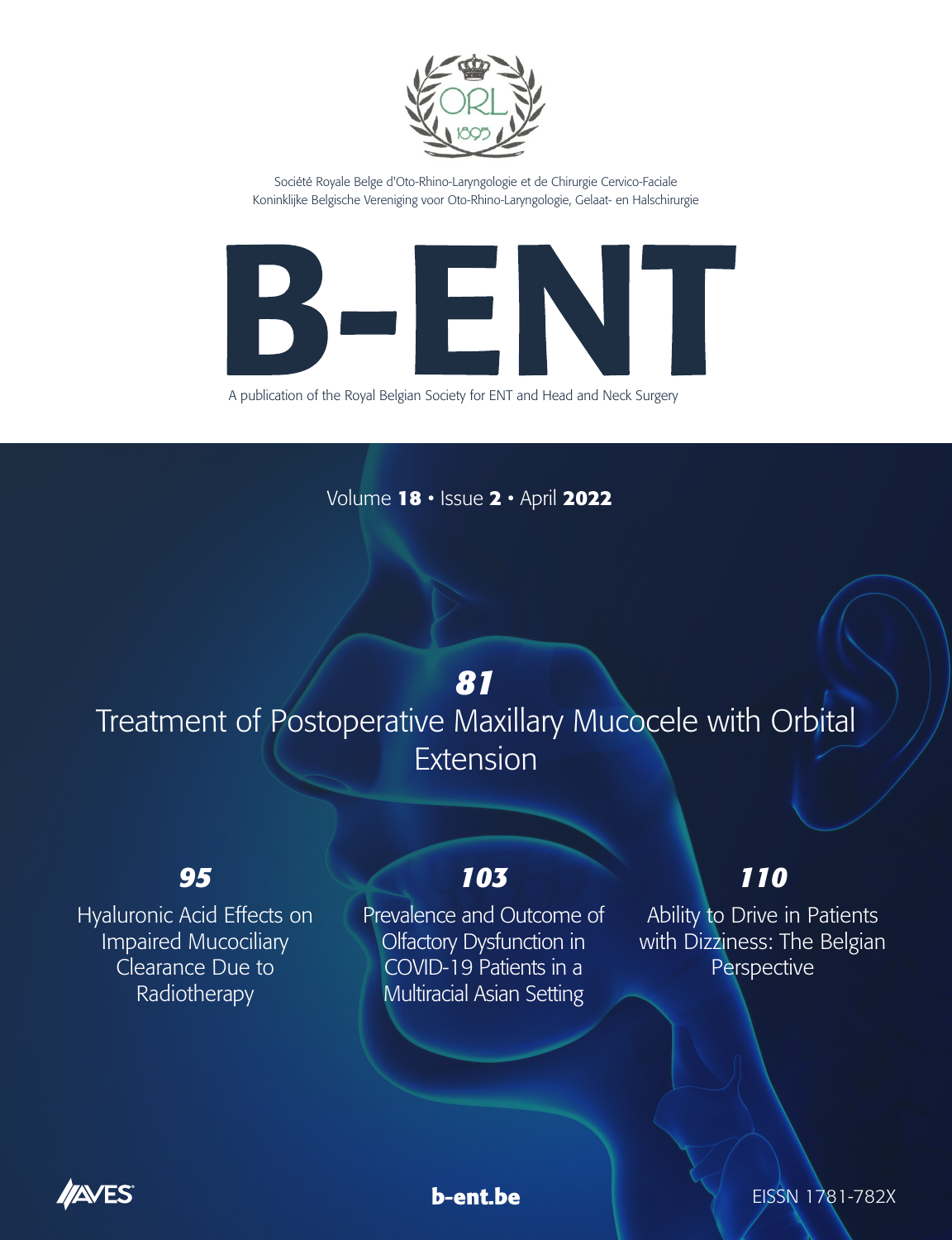



## **Editors in Chief**

#### Olivier M. Vanderveken

Department of Otorhinolaryngology and Head and Neck Surgery, University of Antwerp, Antwerp University Hospital, Antwerp, Belgium

### Philippe Eloy

ENT Department, Université Catholique de Louvain, Centre Hospitalier Universitaire UCL Namur, Yvoir, Belgium

## **Associate Editors**

#### **Allergy and Rhinology**

Clotilde De Dorlodot Université Catholique de Louvain, Mont-

Godinne, Louvain, Belgium Thibaut Van Zele Ghent University Hospital, Ghent, Belgium

## **Audiology**

Naima Deggouj Université Catholique de Louvain, Saint-Luc, Brussel, Belgium

Paul Govaerts De Oorgroep, University of Antwerp, Antwerp, Belgium

Jan Wouters KU Leuven- University of Leuven, Leuven, Belgium

## **Facial Plastic and Reconstructive Surgery**

Wouter Huvenne Ghent University, Gent, Belgium

Frank Declau, GZA Hospitals and University of Antwerp, Antwerp, Belgium



**Founder** İbrahim KARA

> **General Manager** Ali ŞAHİN

**Publishing Director** İrem SOYSAL

**Editor** Gizem KAYAN TEKAÜT

## **General Otolaryngology, Case Reports and Clinical Pearls**

Mihaela Horoi Saint-Pierre University Hospital Center, Brussel, Belgium

Nele Lemkens Ziekenhuis Oost-Limburg, Genk, Belgium

#### **Head and Neck Surgery and Oncology**

Vincent Vander Poorten KU Leuven- University of Leuven, Leuven, Belgium

Sébastien Van Der Vorst Université Catholique de Louvain, MONT-GODINNE, Louvain, Belgium

Tom Vauterin St Jan Bruges, Bruges, Belgium

## **Laryngology and Phoniatry**

Griet Laureyns Ziekenhuis Oost-Limburg, Genk, Belgium

Peter Tomassen Ghent University Hospital, Ghent, Belgium

#### **Neuro-otology and Vestibular Disorders**

Philippe Lefebvre University of Liège, Liège, Belgium

Vincent Van Rompaey University of Antwerp, Antwerp, Belgium

> **Web Coordinator** Sinem Fehime KOZ **Finance Coordinator** Elif YILDIZ ÇELİK

## **Publication Coordinators**

Arzu ARI Deniz KAYA Bahar ALBAYRAK Gamze BİLGEN Irmak BERBEROĞLU Alara ERGİN Ebru BOZ

Ingeborg Dhooge Ghent University, Ghent, Belgium

## **Otology**

Marie-Paule Thill Saint-Pierre University Hospital Center, Brussel, Belgium

Vedat Topsakal Vrije Universiteit Brussel, Brussel, Belgium

Nicolas Verhaert KU Leuven- University of Leuven, Leuven, Belgium

## **Pediatric Otolaryngology**

An Boudewyns University of Antwerp, Antwerp, Belgium

Anne-Laure Mansbach Université Libre de Brussel, Brussel, Belgium

### **Sleep Medicine and Surgery**

Anne-Lise Poirrier University of Liège, Liège, Belgium

Anneclaire Vroegop University of Antwerp, Antwerp, Belgium

#### **Smell and Taste Disorders**

Caroline Huart Université Catholique de Louvain, Saint-Luc, Brussel, Belgium

#### **Contact**

Address: Büyükdere Cad. No: 105/9 34394 Mecidiyeköy, Şişli-İstanbul Phone: +90 212 217 17 00 E-mail: info@avesyayincilik.com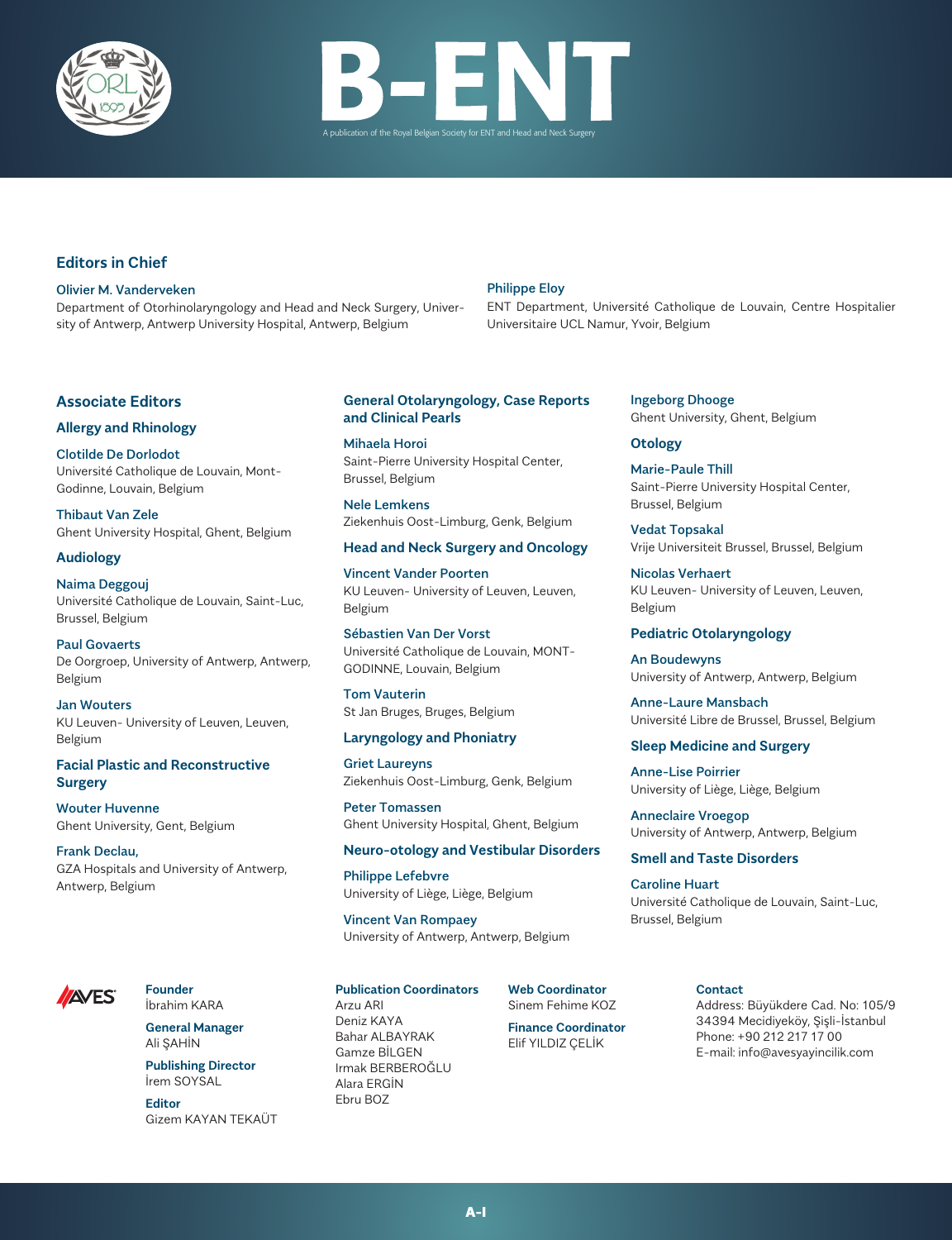



## AIMS AND SCOPE

B-ENT is an international, scientific, open access periodical published in accordance with independent, unbiased, and double-blinded peer-review principles. The journal is the official online-only publication of the Royal Belgian Society of Oto-rhino-laryngology, Head and Neck Surgery and it is published quarterly in January, April, July, October. The publication language of the journal is English.

Throughout its history, the Royal Belgian Society of Oto-rhino-laryngology, Head and Neck Surgery, the home society of B-ENT, aims to disseminate both the scientific and the clinical knowledge of otorhinolaryngology field primarily in Belgium and its regions. In accordance with this aim, publishing a scientific journal has become the number one objective of the Society. Accordingly, B-ENT contributes to the scientific memory of Belgium considering its deep-rooted history.

The history of B-ENT traces back to 1890s in when the articles of the founders of the Society were published in the Bulletins of the "Société Belge d'Otologie et Laryngologie". In 1929, the title of the journal had been changed to "Journal Belge d'Oto-Rhino-Laryngologie" and in 1932 the title changed to "Bulletin". When the Bulletin stopped publication in the Second World War, a new journal Acta Oto-Rhino-Laryngologica Belgica was created in 1945. The first issue of Acta Oto-Rhino-Laryngologica Belgica is published in 1946 and it started to reach more of the country via university and library subscriptions. After 59 years, B-ENT was created as the continuation of Acta Oto-Rhino-Laryngologica Belgica and it has been continuing publication since 2005.

The aim of B-ENT is to publish original research papers of the highest scientific and clinical value in otorhinolaryngology, head and neck surgery and their related fields. The journal also publishes reviews, rare case report that include a concise review of the literature, protocol papers of innovative clinical trials in the field, clinical pearls, interesting images in ENT-HNS, letters to the editors, and papers presented at the meetings of the Royal Belgian Society of Otorhinolaryngology, Head and Neck Surgery.

The target audience of the journal includes healthcare professionals, physicians, and researchers who are interested or working in otorhinolaryngology, head and neck surgery fields.

B-ENT is currently indexed in Web of Science-Science Citation Index Expanded, Scopus and DOAJ.

The editorial and publication processes of the journal are shaped in accordance with the guidelines of the International Committee of Medical Journal Editors (ICMJE), World Association of Medical Editors (WAME), Council of Science Editors (CSE), Committee on Publication Ethics (COPE), European Association of Science Editors (EASE), and National Information Standards Organization (NISO). The journal is in conformity with the Principles of Transparency and Best Practice in Scholarly Publishing (doaj.org/bestpractice).

Processing and publication are free of charge with the journal. No fees are requested from the authors at any point throughout the evaluation and publication process. All manuscripts must be submitted via the online submission system, which is available at https://www.b-ent.be. The journal guidelines, technical information, and the required forms are available on the journal's web page.

All expenses of the journal are covered by the Royal Belgian Society for ENT and Head and Neck Surgery. Potential advertisers should contact the Editorial Office. Advertisement images are published only upon the Editor-in-Chief's approval.

Statements or opinions expressed in the manuscripts published in the journal reflect the views of the author(s) and not the opinions of the Royal Belgian Society for ENT and Head and Neck Surgery, editors, editorial board, and/or publisher; the editors, editorial board, and publisher disclaim any responsibility or liability for such materials.

B-ENT is an open access publication, and the journal's publication model is based on Budapest Open Access Initiative (BOAI) declaration. All published content is immediately available online, free of charge at https://www.b-ent.be. Authors retain the copyright of their published work in the B-ENT. The journal's content is licensed under a Creative Commons Attribution 4.0 International License (CC BY 4.0) which permits third parties share and adapt the content for any purpose.

You can find the current version of the Instructions to Authors at http://www.b-ent.be/EN.

#### **Editor in Chief:** Olivier M. Vanderveken

**Address:** Department of Otorhinolaryngology and Head and Neck Surgery, University of Antwerp, Antwerp University Hospital, Wilrijkstraat 10, 2650 Edegem, Antwerp, Belgium **E-mail:** b-ent@orl-nko.be

#### Philippe Eloy

**Adress**: ENT Department, Université Catholique de Louvain, Centre Hospitalier Universitaire UCL Namur,Rue Dr Gaston Therasse 1, 5530 Yvoir, Belgium

**E-mail:** philippe.eloy@uclouvain.be

#### **Publisher:** AVES

**Address:** Büyükdere Cad. 105/9 34394 Mecidiyeköy, Şişli, İstanbul, **Turkey Phone:** +90 (212) 217 17 00 **E-mail:** info@avesyayincilik.com